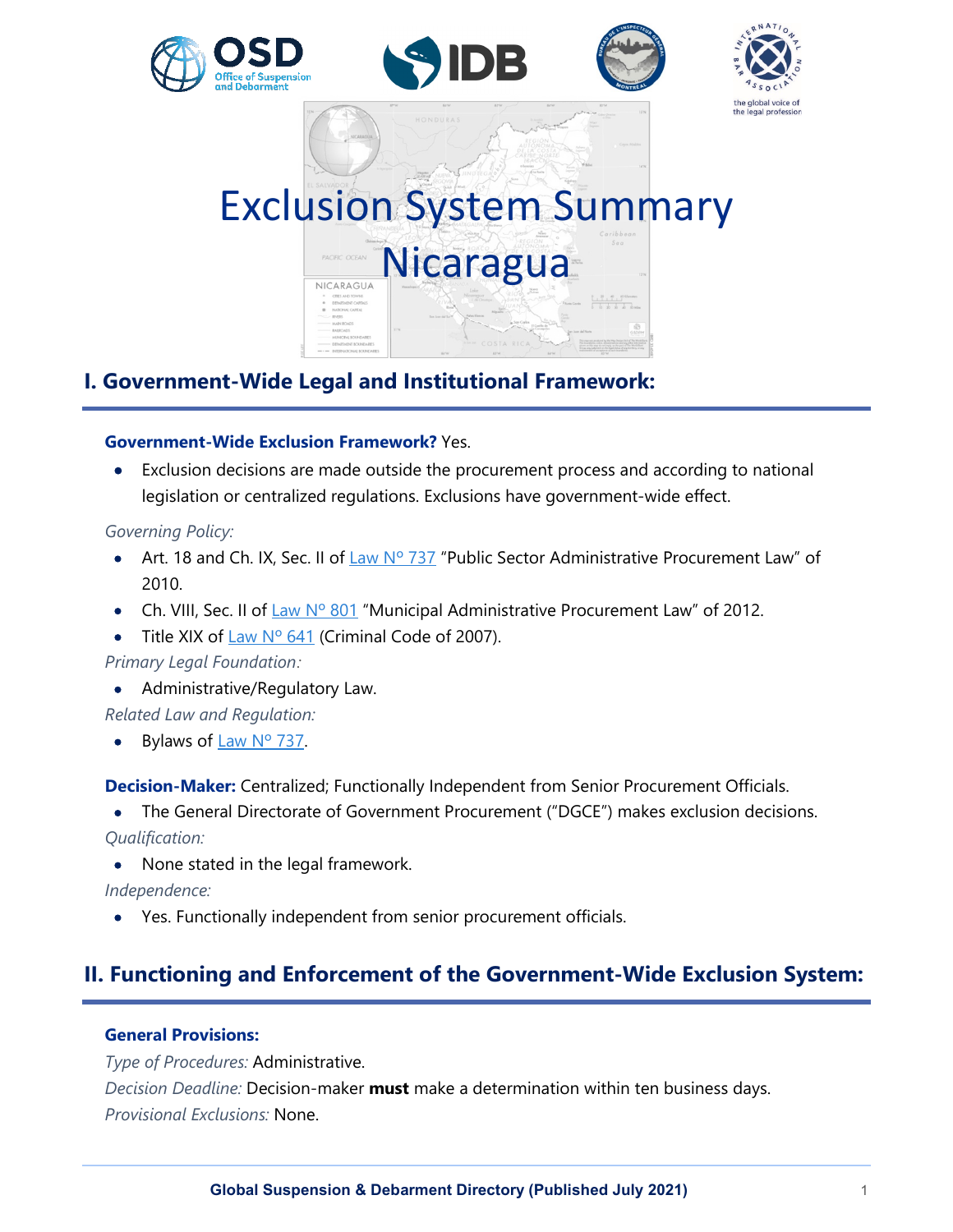**Commencement of Proceedings:** Ability to Initiate an Exclusion Proceeding.

- Decision-maker cannot initiate an exclusion proceeding without a prior referral from the procuring entity or the Office of the Comptroller General.
- Non-governmental parties cannot submit complaints and/or evidence to the decision-maker. Third parties can, however, file criminal complaints that could result in sanction.

#### **Notice Requirements & Opportunity to be Heard:** Yes & Yes.

#### *Notice of Proceedings:*

- Suppliers receive notice of proceedings when:
	- o The decision-maker becomes aware of potential grounds for exclusion.
	- o The decision-maker decides that grounds exist.
- Notice of proceedings must contain the grounds for exclusion.
- Decision-maker must make reasoning available to the supplier and the public.

#### *Opportunity to be Heard:*

- Suppliers are entitled to present a defense to the decision-maker and may:
	- o Obtain the evidentiary record.
	- o Make a written submission to the decision-maker.
	- o Request an in-person hearing with the decision-maker.
	- o Call witnesses to an in-person hearing to testify on the supplier's behalf.

#### **Appellate Review of Exclusion Decisions:** Yes.

*Nature and Forum of Review:* Administrative.

• The supplier may appeal its exclusion to the Ministry of Finance within three business days.

*Means Available to the Supplier:* As part of appellate review, suppliers may:

- Obtain the evidentiary record.
- Make a written submission to the appellate body.
- Request an in-person hearing with the appellate body.
- Call witnesses to an in-person hearing to testify on the supplier's behalf.

*Duration of Appeal Process:* The legal framework requires the appeal to be decided within ten business days.

#### **Legal Representation:**

• A supplier **may** be represented by counsel.

#### **Subsequent Modification of Exclusion Decision:** No.

• A supplier is **not** entitled to any opportunity to seek a modification or early termination of its exclusion after it goes into effect.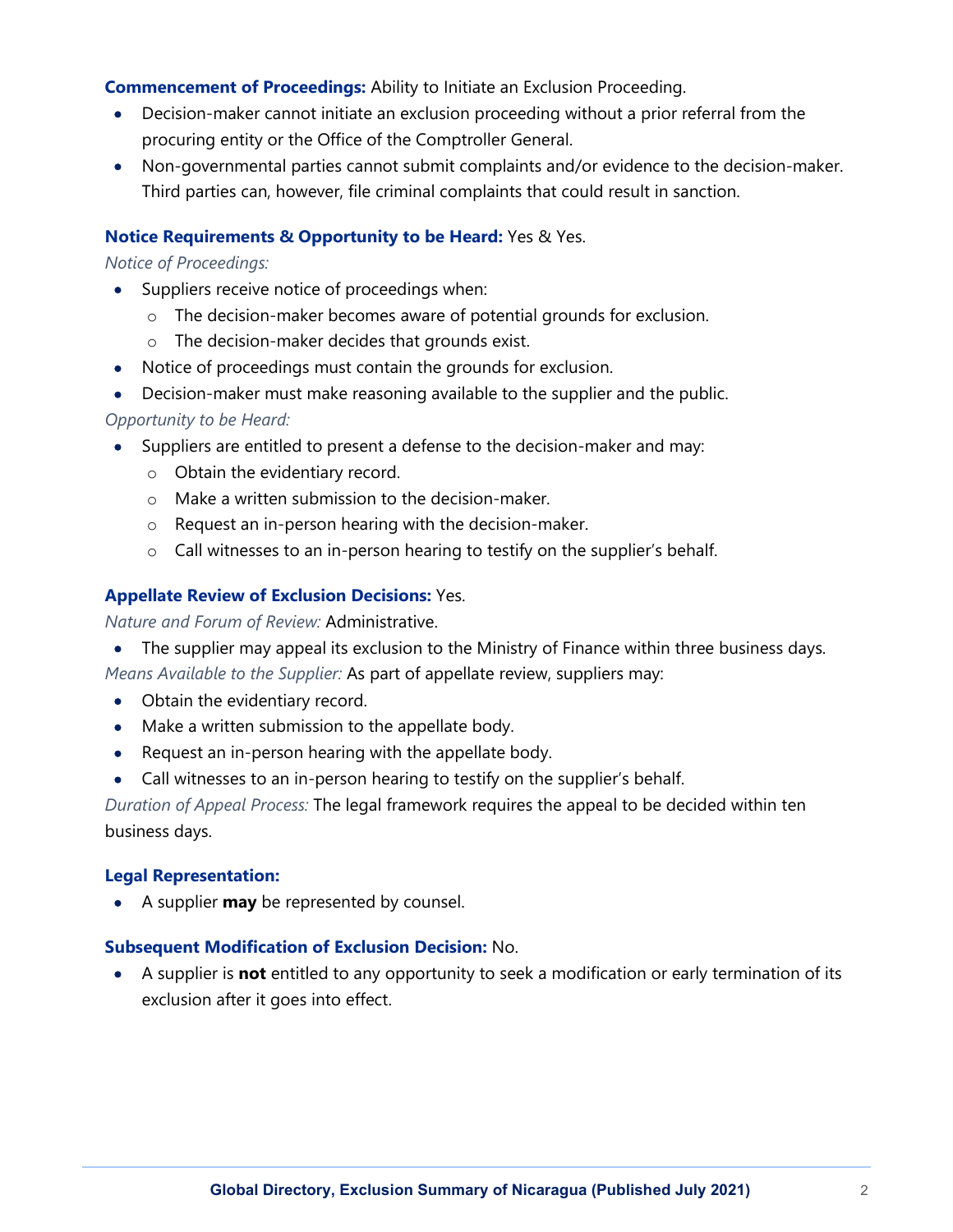## **III. Substantive Grounds for Government-Wide Exclusion:**

#### **Automatic Exclusion:** Yes.

Based on a supplier's criminal or civil judgement for the following:

- Corruption;
- Fraud;
- Collusion and/or infringing competition;
- Coercion or intimidation;
- Obstruction of an investigation;
- Theft or embezzlement;
- Money laundering;
- Tax-related offenses;
- Social harms;
- Terrorist offenses or offenses linked to terrorism.

Based on an administrative (*i.e.*, non-judicial) finding that the supplier engaged in the following:

- Poor performance, non-performance, and/or failure to perform on public contracts;
- Corruption;
- Fraud;
- Illegally obtaining confidential information;
- Failing to comply with the required contractual quarantees;
- Participating in a contracting procedure despite being subject to a prohibition.

*Note:* Decision-maker may decide to resolve potential claims through a settlement with the supplier before any finding of culpability. However, if it is held that applicable grounds exist, the supplier must be excluded. Hence, settlements are available only in cases where civil or criminal liability is not presumed*.*

**Discretionary Exclusion:** None.

**Exclusion based on Bankruptcy and Cross-Debarment:** Automatic & None.

## **IV. Scope and Effect of Government-Wide Exclusion:**

#### **Types of Excluded Suppliers:**

• Individuals and Corporations.

#### **Scope of Exclusion:**

*Extension to Other Agencies and Organizations:*

- Exclusions prohibit the supplier from contracting with any federal agency.
- Exclusions do **not** extend to subnational governments (municipal governments have a separate vendor registration process).
- No known countries or international organizations that automatically recognize and apply exclusions from Nicaragua.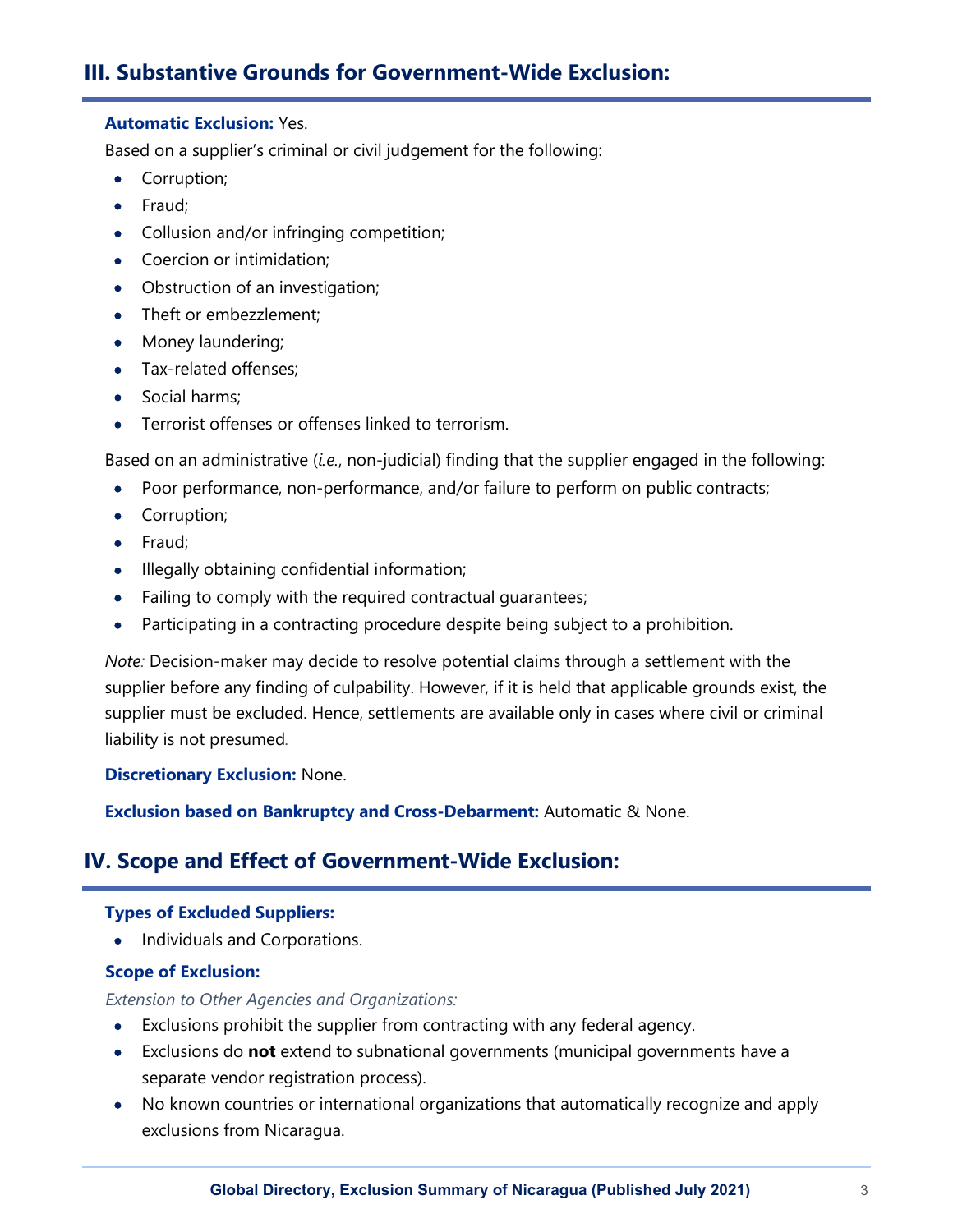#### *Effect on Ongoing Contracts:*

- Ongoing contracts are **not** automatically cancelled.
- Subsequent modifications to ongoing contracts are **not** affected by a supplier's exclusion.

#### *Effect on Subcontracting:*

• Excluded supplier **cannot** serve as a subcontractor.

#### *Effect on Excluded Individuals:*

- Excluded individuals **may** be employed by a corporate supplier in any capacity (the legal framework does not expressly address this circumstance).
- Exclusion **may** extend to companies controlled by the excluded individual.

#### *Tailoring Exclusion:*

• No option to tailor the exclusion to certain divisions, operating units, or business lines within a corporate supplier.

#### **Effect on Affiliates:**

#### *Corporate Affiliates:*

• Exclusion does **not** automatically apply to affiliated companies (the legal framework does not expressly address this circumstance).

#### *Extension to Affiliated Individuals:*

- Exclusion of a corporate supplier **may** extend to individuals that own or control the supplier, executive officers, managers, and employees.
- Affiliated individuals **must** be given an opportunity to contest the action.

#### **Duration of Exclusions:**

*Duration Specified in Legal Framework:* Between one and three years.

#### *Duration Depends on Applicable Exclusion Ground?* Yes.

- One year for: (i) breach or failure to complete a contract; (ii) presenting false information in the bidding process; and (iii) breach of applicable warranty conditions. (Art. 106 of Law 737)
- Three years for: (i) second sanction; (ii) illegally obtaining confidential information; (iii) offering benefits to public officials; and (iv) providing lesser quality products or services. (Art. 105 of Law 737)

#### *Discretion to Deviate?*

• No. The decision-maker does not have discretion to deviate from the duration specified in the legal framework.

#### **Exceptions/Waivers to Exclusions:**

• No. There is not a legal mechanism whereby a contract might still be awarded to an excluded supplier during the period of exclusion.

**Other sanctions:** Contract termination; damages; and criminal or civil sanctions.